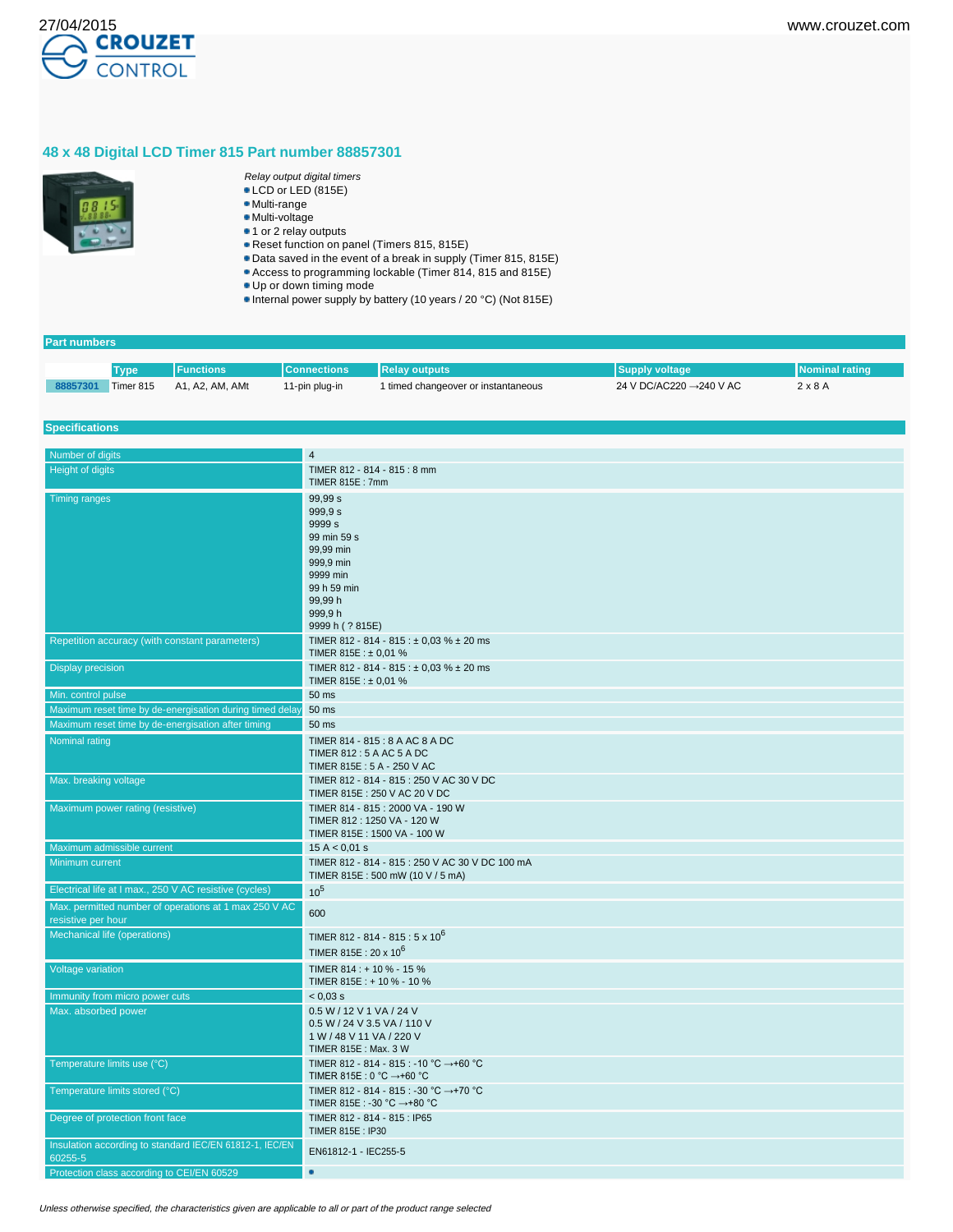| 27/04/2015                      | www.crouzet.com                   |
|---------------------------------|-----------------------------------|
| Mounting Front panel, by clip   | L.                                |
| Mounting base-mounted on socket |                                   |
| Material                        | Self-extinguishing UL 94 grade V0 |
| Weight (g)                      | TIMER 814 : 100                   |
|                                 | TIMER 812 - 815 : 140             |
|                                 | TIMER 815E: 120                   |

| <b>Accessories</b>          |          |  |  |
|-----------------------------|----------|--|--|
| Accessories                 | Code     |  |  |
| 8-pin solder-connected plug | 25622301 |  |  |
| 11-pin connector base       | 25622080 |  |  |
| 11-pole rear base           | 79694002 |  |  |

### **Dimensions (mm)**

**Timer 812 - 814 - 815**



## **Dimensions (mm)**

**Panel cut-out**



**Dimensions (mm)**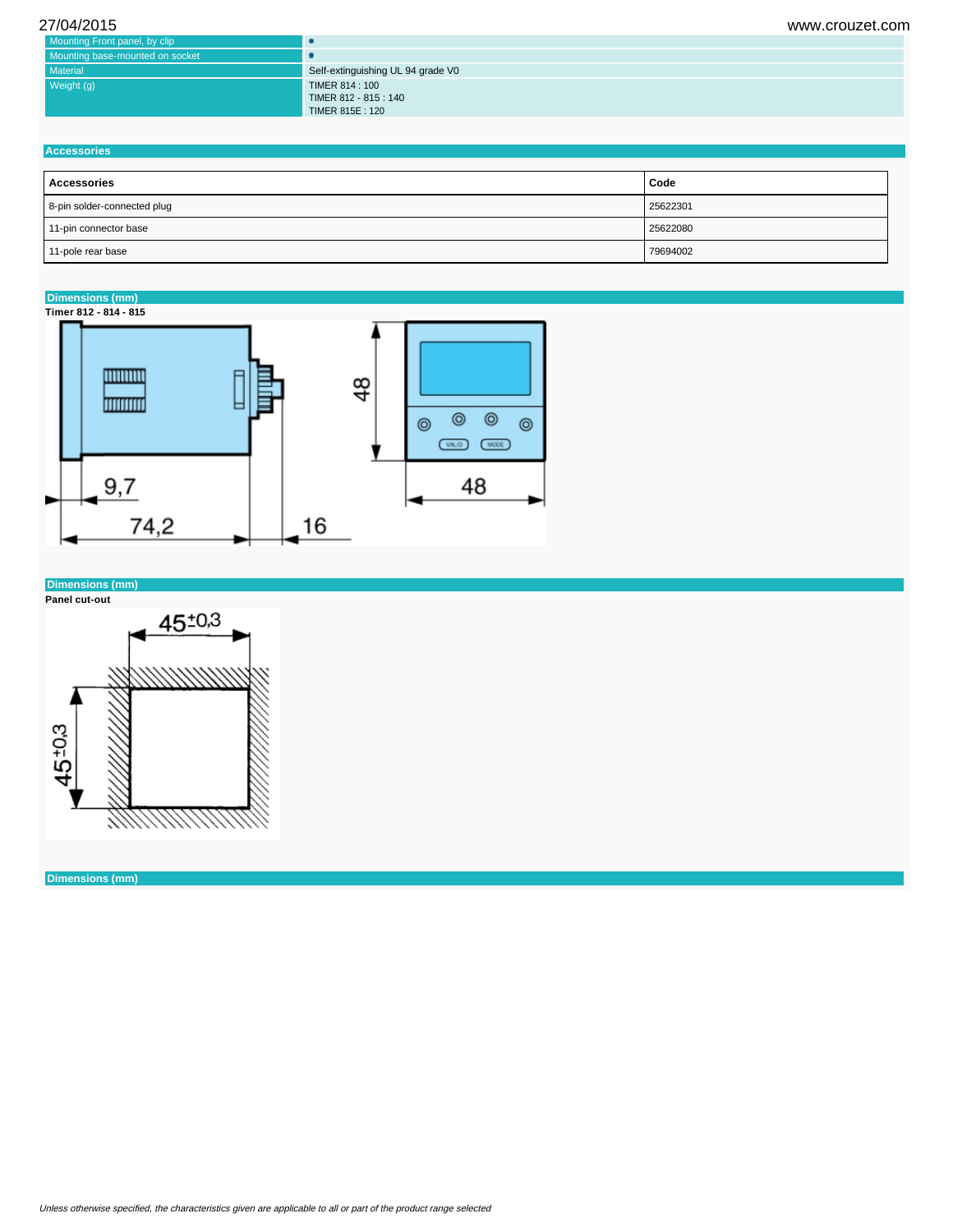

| <b>N°</b>    | Legend                      |
|--------------|-----------------------------|
| Œ            | Panel thickness 1 to 3,5 mm |
| $\mathbf{C}$ | Clip for panel-mounting     |
| C            | Positioning screw           |

# **Dimensions (mm)**

**11-pole rear base 79694002**



### **Dimensions (mm)**

**8-pin or 11-pin solder-connected plug**



**Dimensions (mm) Connector socket 11-pin 25622080**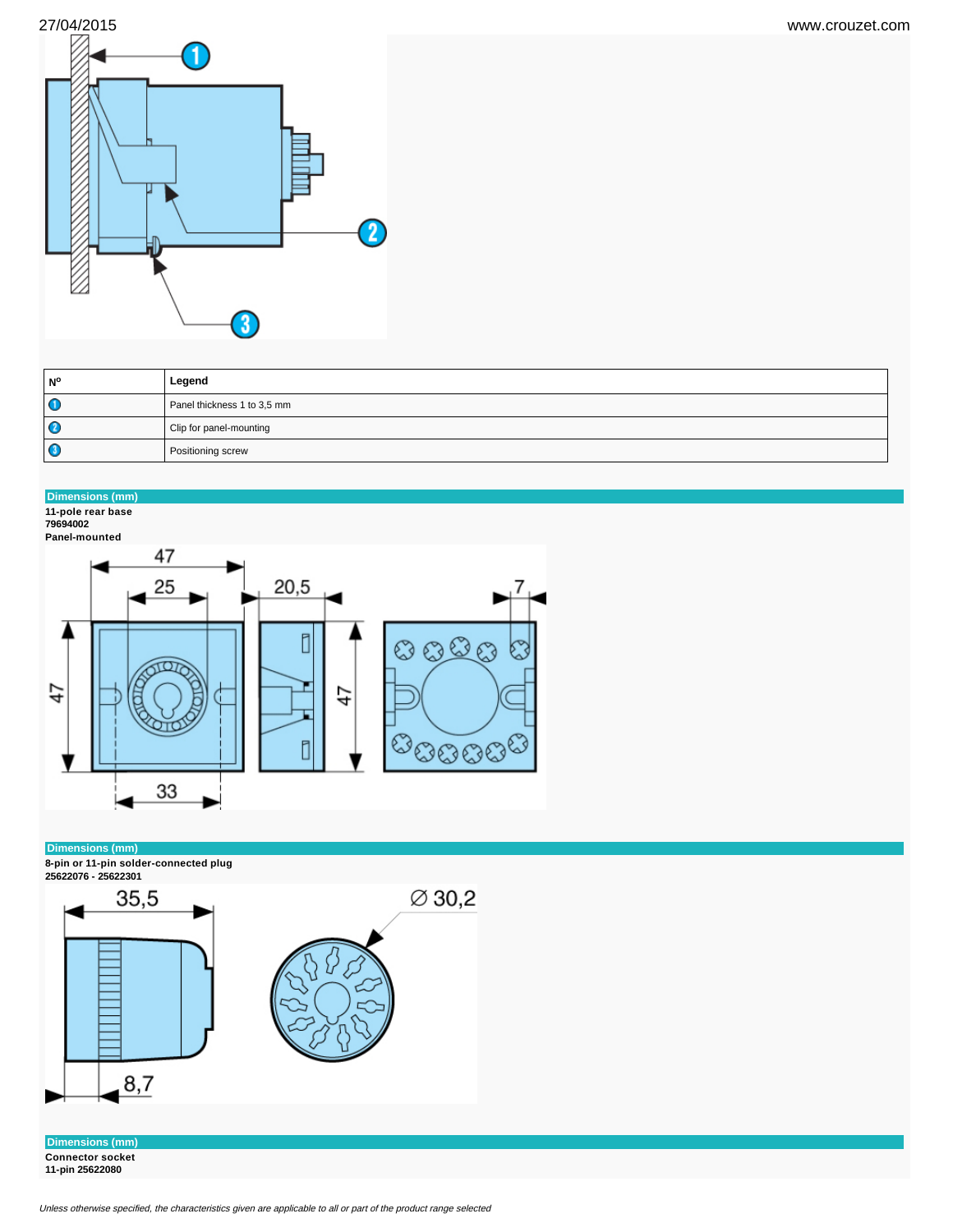**8-pin 25622130**





| <b>Function A1</b>                                              |  |
|-----------------------------------------------------------------|--|
| Delay on energisation<br>1 timed relay<br>1 instantaneous relay |  |



**Function AM**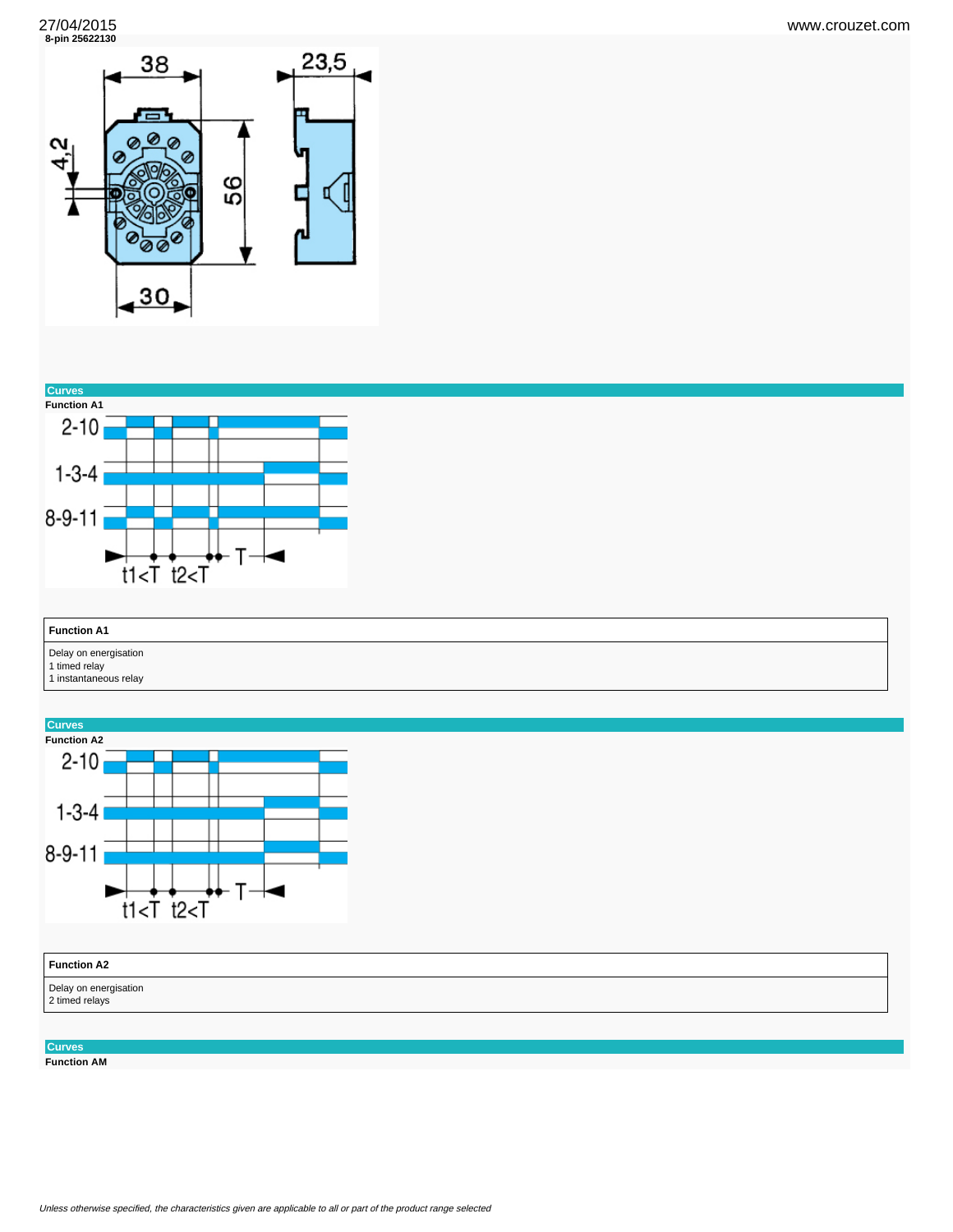



## **Function AM**

Delay on energisation

Memory during timing. Reset



| <b>Function AMt</b>                   |
|---------------------------------------|
| Delay on energisation                 |
| Memory during and after timing. Reset |

#### **Connections**





| N°                      | Legend                                    |
|-------------------------|-------------------------------------------|
| $\overline{\mathbf{r}}$ | Supply                                    |
| $\overline{\mathbf{r}}$ | Bridge (88 857 301-88 857 302-88 857 307) |
| $1 - 3 - 4$             | Timed output contact                      |
| $\overline{\mathbb{E}}$ | Timed or instantaneous output contact     |

**Connections**

**Timer 815 - 11-pin**